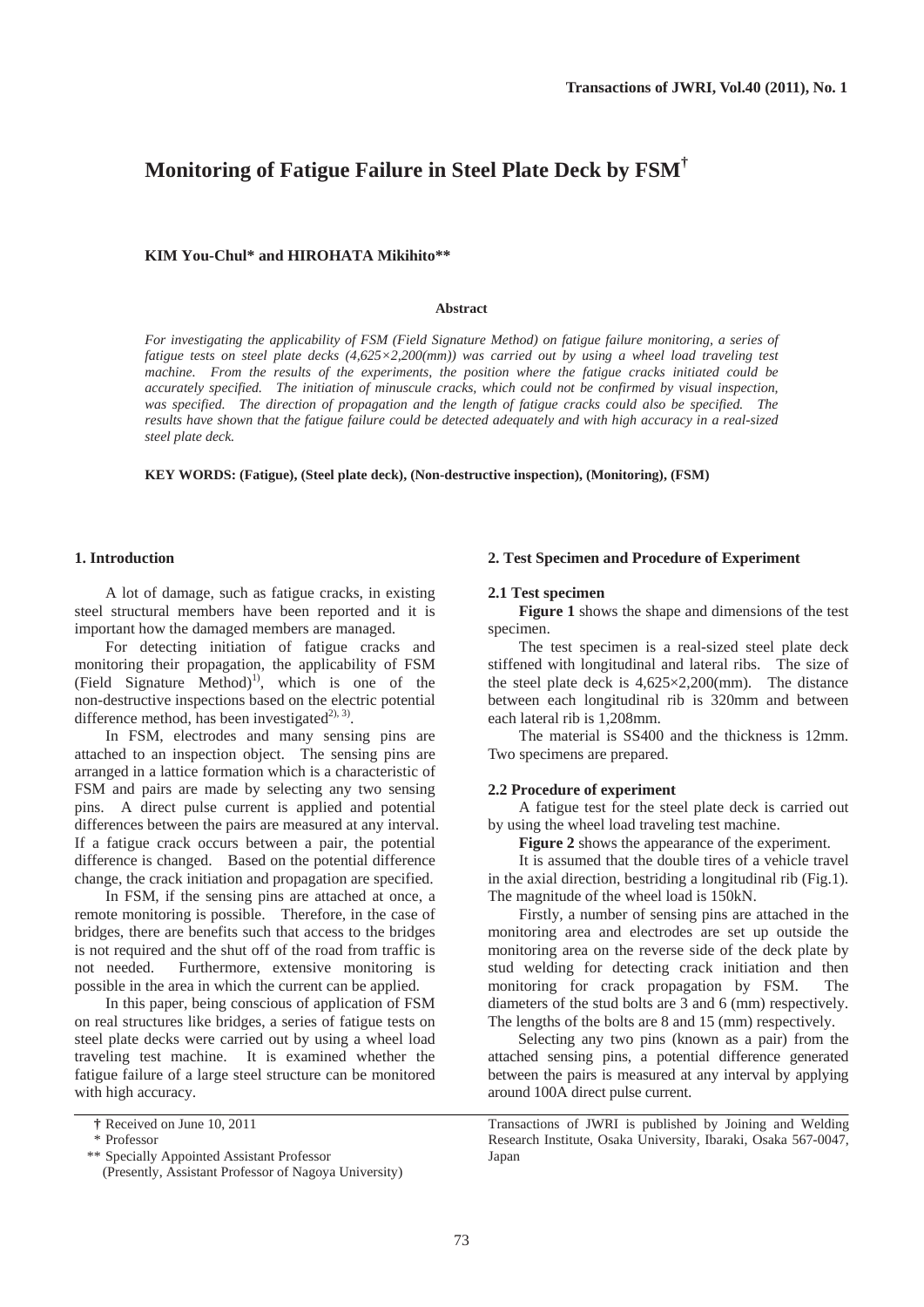# **Monitoring of Fatigue Failure in Steel Plate Deck by FSM**



Fig. 1 Test specimen.



**Fig. 2** Appearance of experiment.

During the experiment, the potential difference is measured at any interval.

Alternatively, initiation and propagation of fatigue cracks by visual inspection is also monitored. The measured results of the electric potential difference with passage of the time are compared with the visual results.

In the first experiment, the basic applicability of FSM on detection of crack initiation and monitoring of crack propagation is investigated. In the second experiment, the distances between sensing pins are investigated which is necessary for extensive monitoring with high efficiency.

# **3. Detection of Crack Initiation and Monitoring of Crack Propagation by FSM**

# **3.1 Arrangement of sensing pins and pairs**

In order to investigate the basic applicability of FSM on detection of crack initiation and monitoring of crack propagation, the first experiment is carried out.

**Figure 3** illustrates the set up positions of the electrodes and the arrangement of the attached sensing pins within the monitoring area where fatigue cracks are expected to be initiated.

The region of the monitoring area is around  $1,208 \times$  $640$  mm<sup>2</sup>.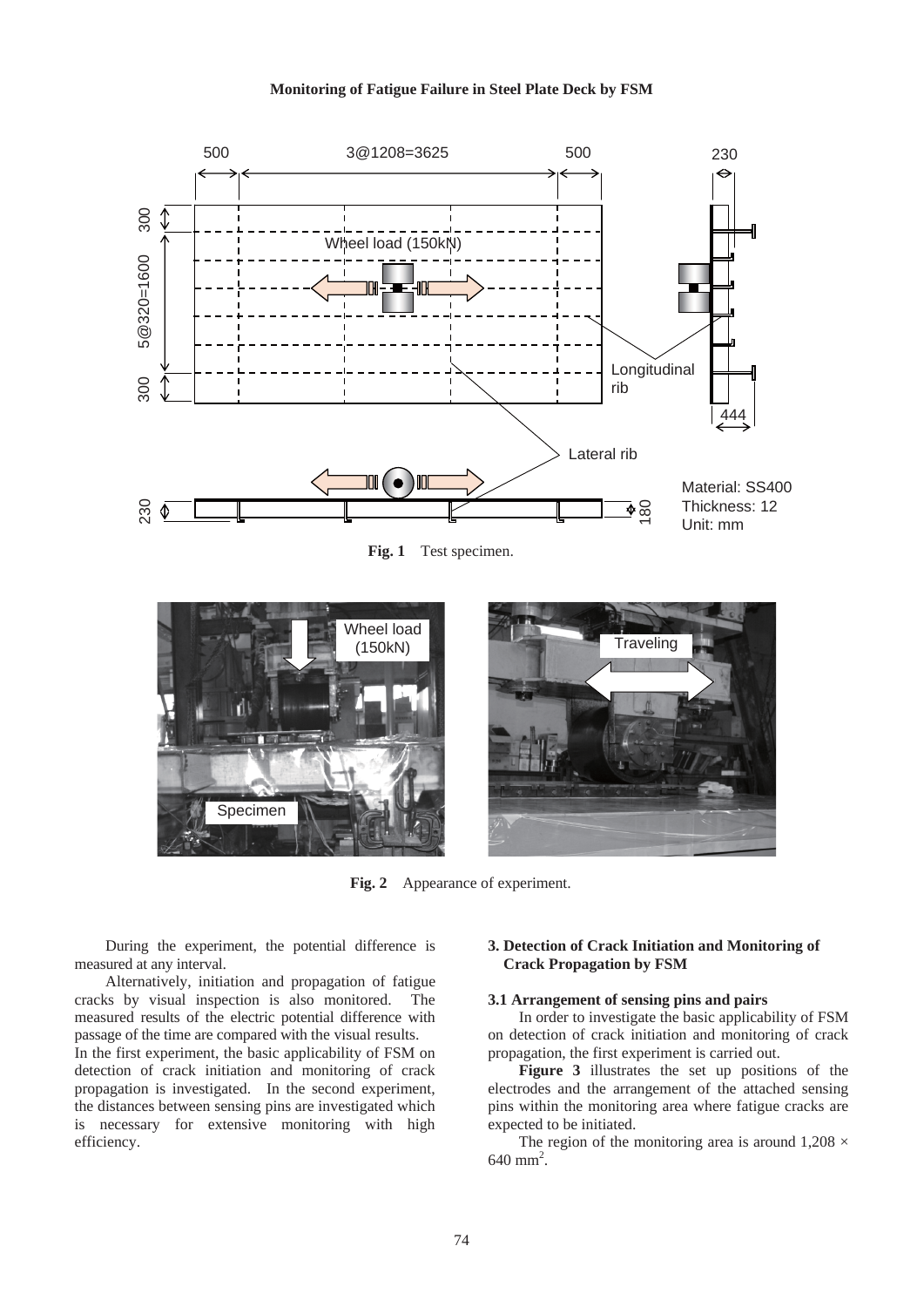

**Fig. 3** Monitoring area and arrangement.

The electrodes are diagonally attached to both edges of the deck plate.

The sensing pins are attached sandwiching the longitudinal ribs and welds of the deck plate. The pairs are then divided into two groups, Group A (Pair 1 to Pair 5) and Group B (Pair 6 to Pair 9).

#### **3.2 Results of experiment**

**Figure 4** shows the monitoring results by FSM in the experiment.

The vertical axis represents the FC value which is one-thousandth of an electric potential difference between the pairs<sup>2)</sup>. The FC value is calculated by Eq.  $(1)$ . The horizontal axis represents the number of repetition of the wheel loads.

$$
FC_i = (R_0/V_{0i} \times V_i/R_i - 1) \times 1000 \qquad (\%0)
$$
 (1)

Where,

- *V0i*: Initial potential difference of Pair-*i*.
- *R0* : Initial potential difference of reference pair.
- *Vi* : Potential difference of Pair-*i* at the measured time.
- *Ri*: Potential difference of reference pair at the measured time.

The reference pair means the pair attached on an other steel plate than the specimen for revising the effect of temperature change or humidity change on the potential differences of the pairs.

The monitoring results of the group A is noted (Fig.4 (a)).

Both the FC values of Pair 4 and Pair 5 increase. That of Pair 5 increases significantly more. Accordingly it can be predicted that a crack is initiated near Pair 4 and Pair 5. By delaying it, the FC values of Pair 3 increases. The crack is probably propagated near Pair 3.

The FC value of Pair 4 rapidly increases when the number of repetition is from 170,000 to 190,000. It can be considered that the crack is initiated at this time.

The monitoring results of the group B is noted (Fig.4 (b)).

The FC value of Pair 6 increases when the number of repetition exceeds around 240,000. It is considered



**Fig. 4** Monitoring results by FSM.

that the crack initiated near Pair 4 is propagated near Pair 6 or the other crack is initiated near Pair 6.

**Figure 5** shows the propagation of the crack by visual inspection and the number of repetition.

When the number of repetition is around 210,000, a fatigue crack is observed at the toe of the welds of the deck plate and the longitudinal rib between Pair 4 and Pair 5. The length is around 180mm. After that, the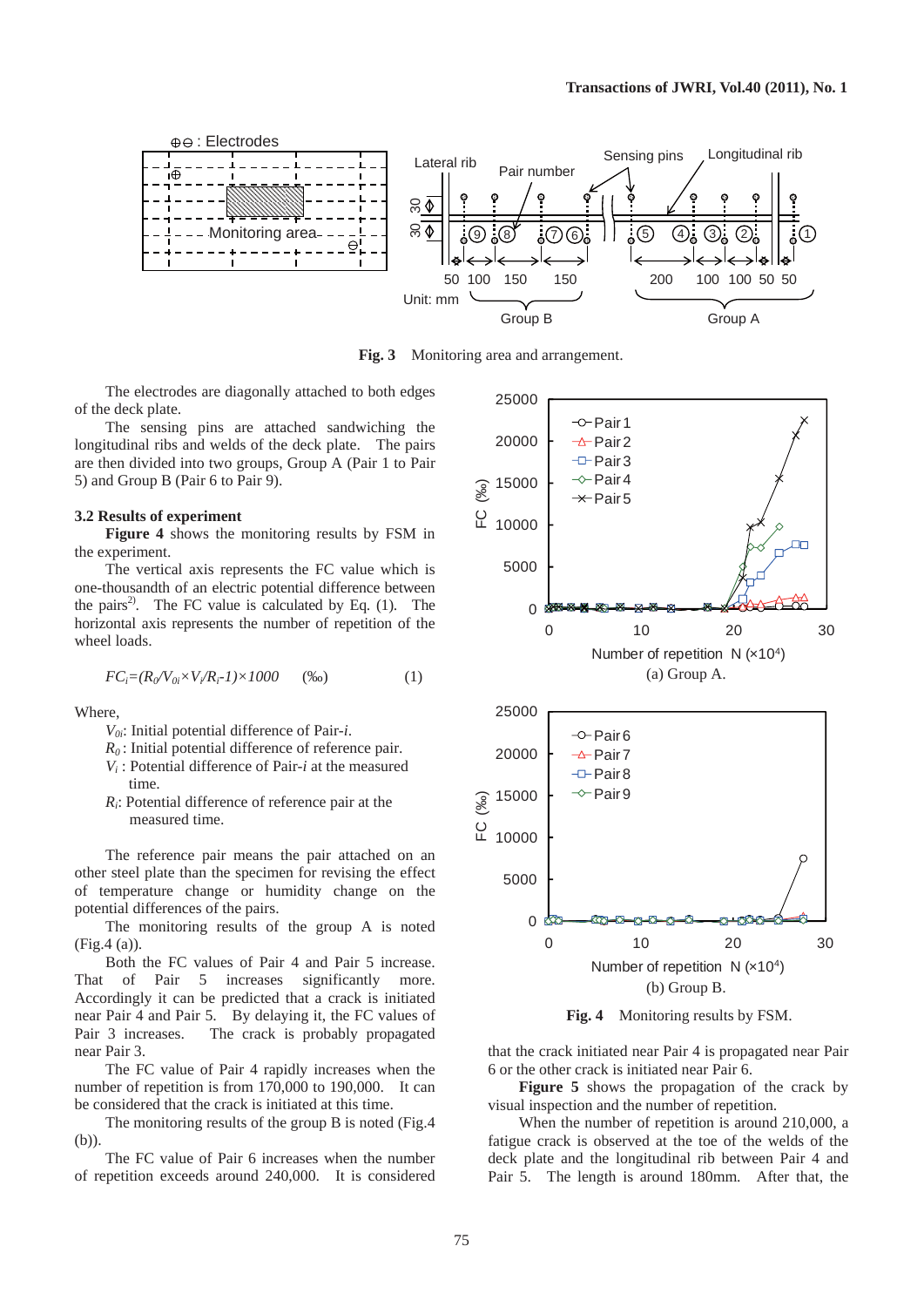## **Monitoring of Fatigue Failure in Steel Plate Deck by FSM**



**Fig. 5** Crack propagation observed by visual inspection.



**Fig. 6** Monitoring area and arrangement of pairs.

crack is largely propagated to the left of Pair 5 and near Pair 3 when the number of repetition is around 250,000. Finally, it is propagated to Pair 6 and Pair 7 when the number of repetition exceeds 270,000.

The change of the FC values agrees with the behavior of the crack propagation observed by visual inspection.

From these results, it is confirmed that the initiation of the fatigue crack can be detected by FSM considerably earlier (the number of repetition is from 20,000 to 40,000) than by visual inspection. The minuscule crack which cannot be observed by visual inspection is able to be detected by FSM. The behavior of crack propagation can be monitored by FSM with high accuracy.

## **4. Extensive Monitoring by FSM**

#### **4.1 Arrangement of sensing pins and pairs**

For investigating the distance between the sensing pins of FSM, which is indispensable in the extensive monitoring with high efficiency, the second experiment is carried out.

**Figure 6** shows the set up positions of the electrodes and the arrangement of the attached sensing pins.

The sensing pins are attached at three positions sandwiching the longitudinal ribs. The pairs are divided into three groups, Group A (Pair 1, Pair 2, Pair 3 and Pair 4, in which the distances between the sensing pins are the

narrowest.), Group B (Pair 5, Pair 6, Pair 7 and Pair 8, in which the distances between the sensing pins are median.) and Group C (Pair 9, Pair 10, Pair 11 and Pair 12, in which the distances between the sensing pins are the widest.) The distances of the sensing pins are around 70, 150 and 230mm including the longitudinal ribs and welds.

## **4.2 Results of experiment**

**Figure 7** shows the results of the monitoring. The scales in each of the vertical axis in Fig.7 (a), (b) and (c) are different from each other.

The FC values of Group A, of which the distances between the pairs are the narrowest, are the largest compared to the FC values of the other groups. The wider the distances become, the smaller the FC values are. Naturally this is due to the fact that the narrower the distances between the pairs are, the more accurate the change of the potential difference can be detected.

The FC values of Pair 4, Pair 8 and Pair 12 tend to increase when the number of repetition exceeds around 140,000. After that, the FC values of Pair 3, Pair 7 and Pair 11 increase.

From these results, it can be anticipated that the crack initiated from the position sandwiched by Pair 4 (Pair 8 and Pair 12) is propagated to the direction of Pair 3 (Pair 7 and Pair 11).